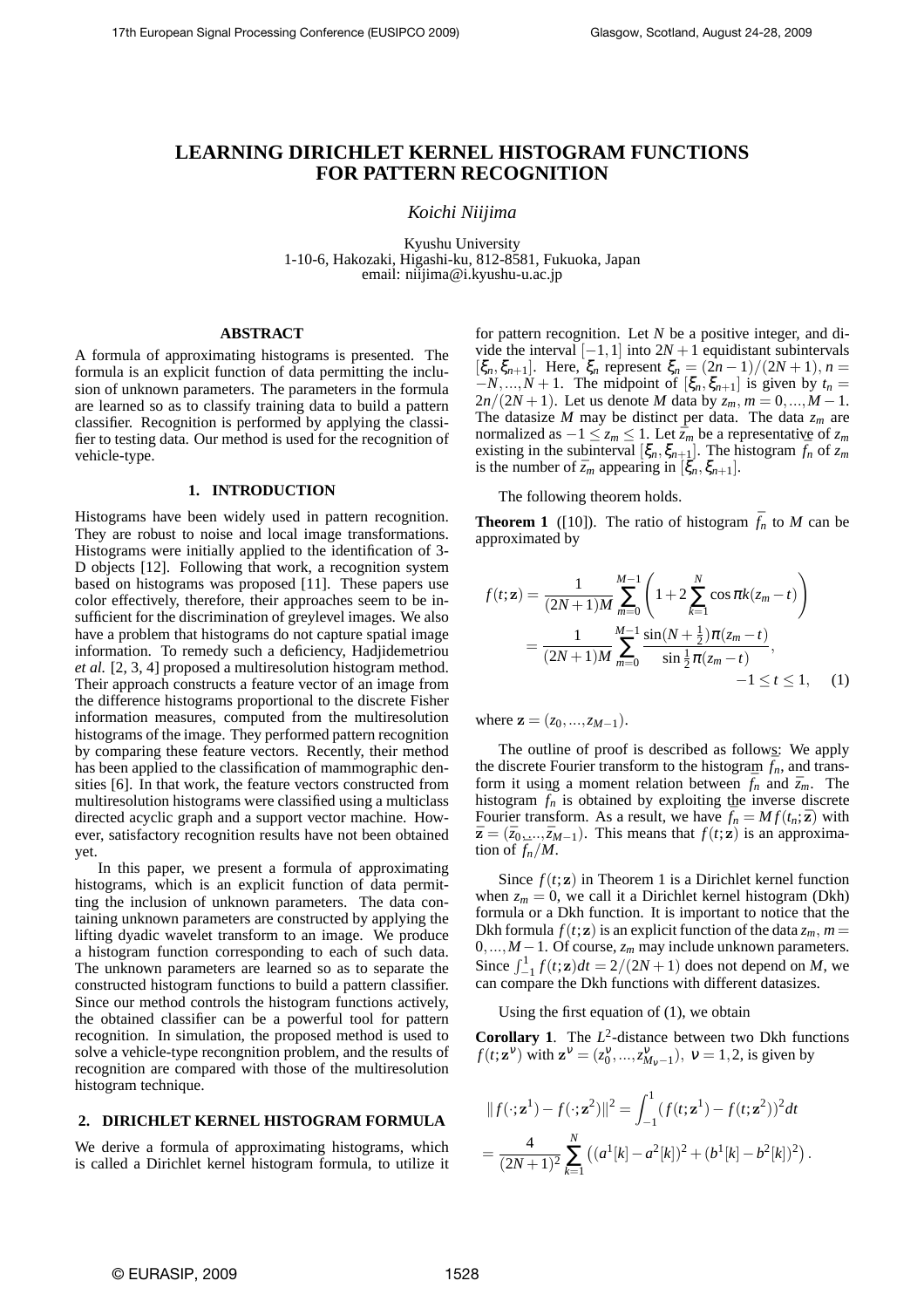Here,  $a^{\vee}[k]$  and  $b^{\vee}[k]$  denote

$$
a^{V}[k] = \frac{1}{M_{V}} \sum_{m=0}^{M_{V}-1} \cos(k\pi z_{m}^{V}), \qquad b^{V}[k] = \frac{1}{M_{V}} \sum_{m=0}^{M_{V}-1} \sin(k\pi z_{m}^{V}),
$$

respectively.

Corollary 1 will be used to derive a classification algorithm.

#### **3. LIFTING SCHEME**

To obtain image data including free prameters, we use a set of lifting dyadic wavelet filters:

$$
h_n = h_n^o,\tag{2}
$$

$$
g_n = g_n^o - \sum_l \lambda_l h_{n-l}^o,\tag{3}
$$

$$
\tilde{h}_n = \tilde{h}_n^o + \sum_l \lambda_{-l} \tilde{g}_{n-l}^o, \qquad \tilde{g}_n = \tilde{g}_n^o,
$$

where  $\lambda_i$ 's are free parameters. Here,  $\{h_n^o, g_n^o, \tilde{h}_n^o, \tilde{g}_n^o\}$  denotes a set of old dyadic wavelet filters, in which  $h_n^o$  and  $g_n^o$  are low-pass and high-pass analysis filters, respectively, and  $\tilde{h}^o_n$ and  $\tilde{g}^o_n$  low-pass and high-pass synthesis filters, respectively. It can be shown that the above lifting wavelet filters also become dyadic wavelet filters ([5]). In this paper, only (2) and (3) will be exploited. Images are not subsampled by these analysis filters. From now on, a sequence of free parameters is restricted to a finite sequence.

Let  $u_{i,j}$  denote an original image. Applying the filter (2) to  $u_{i,j}$  in vertical direction, and the lifting filter (3) to the resulting components in horizontal direction, we obtain

$$
D_{i,j} - \sum_{l=-L}^{L} \lambda_l^d C_{i+l,j}.
$$
 (4)

Here,  $C_{i,j} = \sum_{k,m} h_k^0 h_m^0 u_{i+k,j+m}$  represent low-pass components,  $D_{i,j} = \sum_{k,m}^{m} g_k^{\circ} h_m^{\circ} u_{i+k,j+m}$  high-pass components in horizontal direction, and  $\lambda_l^d$ 's free parameters in horizontal direction. Next, we apply the filter (2) to *ui, <sup>j</sup>* in horizontal direction, and the lifting filter (3) to the resulting components in vertical direction to get

$$
E_{i,j} - \sum_{l=-L}^{L} \lambda_l^e C_{i,j+l}, \qquad (5)
$$

where  $E_{i,j} = \sum_{k,m} h_k^o g_m^o u_{i+k,j+m}$  are high-pass components in vertical direction, and  $\lambda_i^e$ 's free parameters in vertical direction. Adding (4) and (5) yields the components

$$
v_{i,j} = D_{i,j} + E_{i,j} - \sum_{l=-L}^{L} \lambda_l^d C_{i+l,j} - \sum_{l=-L}^{L} \lambda_l^e C_{i,j+l}.
$$
 (6)

Note that  $v_{i,j}$  has the information of original image  $u_{i,j}$ around  $(i, j)$ , because  $C_{i+l, j}$  and  $C_{i, j+l}$  in (6) have it.

The lifted components (6) have been used for developing facial parts detection systems [7, 8, 13]. They have also been exploited for the development of person authentication systems [9, 14].

In this paper, the components  $v_{i,j}$  of (6) are normalized to construct a Dkh function. Although the maximum of  $v_{i,j}$  cannot be calculated in advance, because (6) include unknown parameters, they can formally be normalized as

$$
w_{i,j} = \frac{v_{i,j} - \bar{v}}{\max_{(i,j) \in \Omega} |v_{i,j} - \bar{v}|},\tag{7}
$$

where  $\Omega$  denotes an image region of  $v_{i,j}$ , and  $\bar{v}$  an average of  $v_{i,j}$  in  $\Omega$ . The Dkh function for  $w_{i,j}$  takes the following form.

$$
f(t; \mathbf{w}) = \frac{1}{(2N+1) \#\Omega} \sum_{(i,j) \in \Omega} \left( 1 + 2 \sum_{k=1}^{N} \cos \pi k (w_{i,j} - t) \right)
$$
  
= 
$$
\frac{1}{(2N+1) \#\Omega} \sum_{(i,j) \in \Omega} \frac{\sin(N + \frac{1}{2}) \pi (w_{i,j} - t)}{\sin \frac{1}{2} \pi (w_{i,j} - t)},
$$
  
-1 \le t \le 1. (8)

Here  $\mathbf{w} = (w_{i,j}), (i,j) \in \Omega$ , where # $\Omega$  denotes the number of pixels of  $w_{i,j}$ .

## **4. CLASSIFIER**

#### **4.1 Learning of free parameters**

Suppose that there are *S* classes of images. The <sup>ν</sup>-class consists of *T* training images  $u_{i,j}^{\tau,\nu}$ ,  $\tau = 1,...,T$ . We construct the components  $w_{i,j}^{\tau,\nu}$  of the form (7) from  $u_{i,j}^{\tau,\nu}$  going through the lifting (6) and the normalization (7). Furthermore, we construct the Dkh functions  $f(t; \mathbf{w}^{\tau, v})$  having the form (8) from  $w_{i,j}^{\tau,\nu}$ . The next task is to calculate the average of the Dkh functions in <sup>ν</sup>-class as

$$
\bar{f}^{\mathcal{V}}(t) = \frac{1}{T} \sum_{\tau=1}^{T} f(t; \mathbf{w}^{\tau, \mathcal{V}}),
$$

and the total average of the Dkh functions as

$$
\bar{f}(t) = \frac{1}{S} \sum_{\nu=1}^{S} \bar{f}^{\nu}(t).
$$

Notice that the free parameters are included also in these averages. We use the discriminant analysis method to learn the parameters. The method in the present case is described as follows: Determine the parameters  $\lambda^d = (\lambda^d_{-L}, ..., \lambda^d_{L})$  and  $\lambda^e = (\lambda_{-L}^e, ..., \lambda_L^e)$  so as to minimize the functional

$$
J(\lambda^{d}, \lambda^{e}) = \frac{\sum_{\nu=1}^{S} \sum_{\tau=1}^{T} ||f(\cdot; \mathbf{w}^{\tau, \nu}) - \bar{f}^{\nu}||^{2}}{\sum_{\nu=1}^{S} ||\bar{f}^{\nu} - \bar{f}||^{2}},
$$
(9)

where  $\|\cdot\|$  denotes the  $L^2$ -norm. The norms included in (9) can be computed using Corollary 1 as

$$
||f(\cdot; \mathbf{w}^{\tau, v}) - \bar{f}^v||^2
$$
  
=  $\frac{4}{(2N+1)^2} \sum_{k=1}^N ((a^{\tau, v}[k] - \bar{a}^v[k])^2 + (b^{\tau, v}[k] - \bar{b}^v[k])^2),$   

$$
||\bar{f}^v - \bar{f}||^2 = \frac{4}{(2N+1)^2} \sum_{k=1}^N ((\bar{a}^v[k] - \bar{a}[k])^2 + (\bar{b}^v[k] - \bar{b}[k])^2).
$$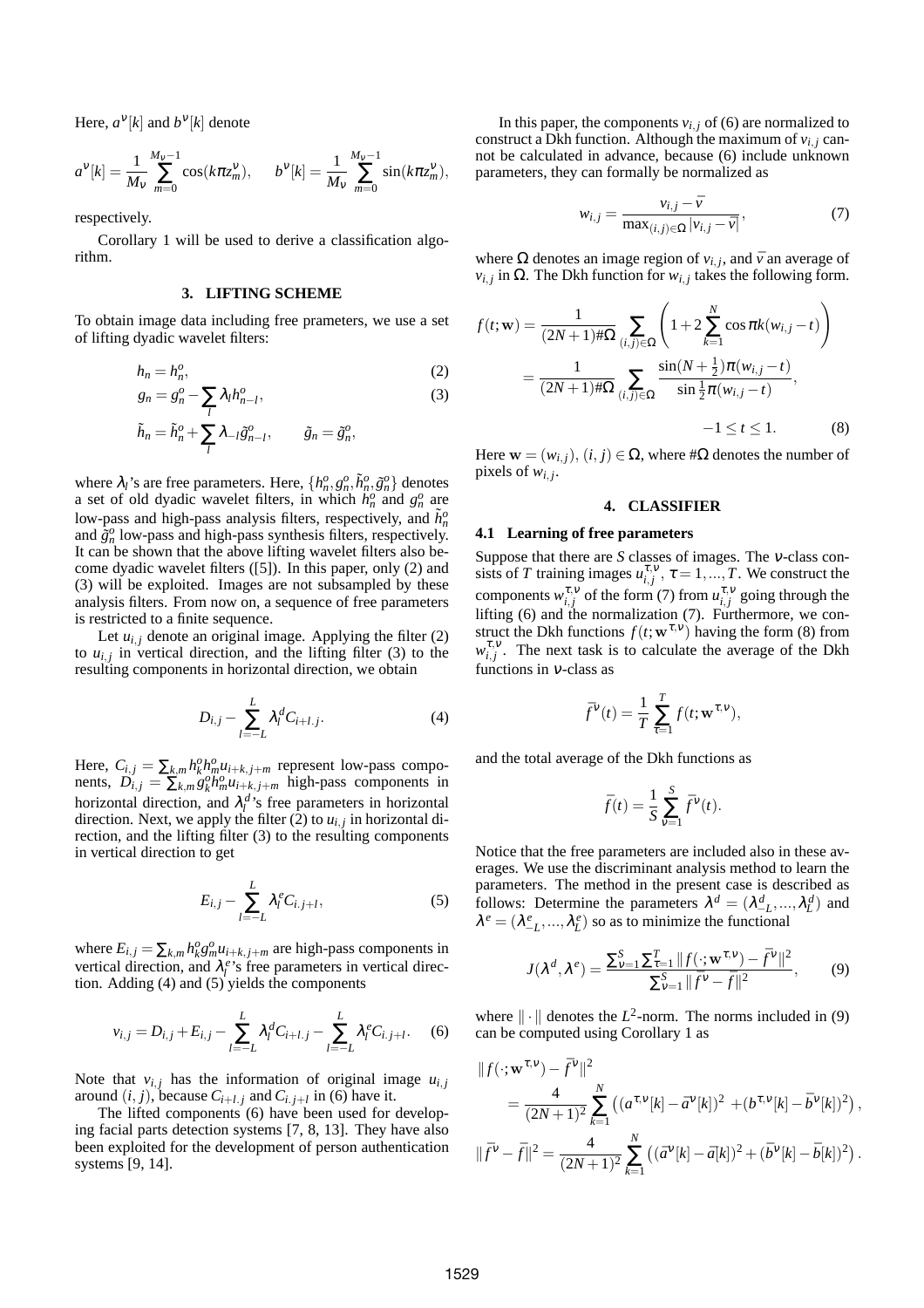Here,  $a^{\tau, \nu}[k]$  and  $b^{\tau, \nu}[k]$  indicate

$$
a^{\tau,\nu}[k] = \frac{1}{\#\Omega_{\tau,\nu}} \sum_{(i,j)\in\Omega_{\tau,\nu}} \cos(k\pi w_{i,j}^{\tau,\nu}),
$$
  

$$
b^{\tau,\nu}[k] = \frac{1}{\#\Omega_{\tau,\nu}} \sum_{(i,j)\in\Omega_{\tau,\nu}} \sin(k\pi w_{i,j}^{\tau,\nu}),
$$

respectively, where #Ωτ*,*<sup>ν</sup> denotes the number of pixels of  $u_{i,j}^{\tau,\nu}$ . Also, we put  $\bar{a}^{\nu}[k] = \sum_{\tau=1}^{T} a^{\tau,\nu}[k] / T$ ,  $\bar{b}^{\nu}[k] = \sum_{\tau=1}^{\bar{T}} b^{\tau,\nu}[k] / T$ ,  $\bar{a}[k] = \sum_{\nu=1}^S \bar{a}^{\nu}[k] / S$ , and  $\bar{b}[k] =$  $\sum_{V=1}^{S} \bar{b}^V[k]/S$ .

To apply a minimization method to  $J(\lambda^d, \lambda^e)$ , we have to differentiate it with respect to  $\lambda_i^d$  and  $\lambda_i^e$ , and thus with respect to  $w_{i,j}^{\tau,\nu}$ . However, since the denominator of  $w_{i,j}^{\tau,\nu}$  is nondifferentiable, differentiation is done only for the numerator.

## **4.2 Inverse problems**

The present minimization problem is considered as a discrete inverse problem of elliptic-type of partial differential operators. To explain this, we return to (6). If choosing the high-pass filter  $g_n^o$  as  $g_0^o = -0.25$ ,  $g_1^o = 0.5$ ,  $g_2^o = -0.25$ , and  $g_n^o = 0.0$  otherwise, which is a kind of dyadic wavelet filters, the filter  $g_n^o$  becomes the discrete Laplacian operator. Therefore, a continuous version of (6) can be written as

$$
v(x,y) = -\left(\frac{\partial^2}{\partial x^2} (I_y u)(x,y) + \frac{\partial^2}{\partial y^2} (I_x u)(x,y)\right) - I(\lambda^d, \lambda^e)u(x,y).
$$
 (10)

Here  $I_y$ ,  $I_x$  and  $I(\lambda^d, \lambda^e)$  represent the integral operators defined by

$$
(I_y u)(x, y) = \int h^o(y')u(x, y + y')dy',
$$
  
\n
$$
(I_x u)(x, y) = \int h^o(x')u(x + x', y)dx',
$$
  
\n
$$
(I(\lambda^d, \lambda^e)u)(x, y) = \sum_{l=-L}^{L} (\lambda_l^d C(x + l, y) + \lambda_l^e C(x, y + l)),
$$

respectively, where  $h^o(x)$  is a continuous version of low-pass filter  $h_n^o$ , and  $C(x, y) = \int \int h^o(x')h^o(y')u(x + x', y + y')dx'dy'.$ Learning  $\lambda^d$  and  $\lambda^e$  by our method is regarded as solving a discrete inverse problem of the elliptic-type of partial differential operator (10).

Such inverse problems generally become ill-posed. Therefore, stabilization is needed, and is often executed by using the Tikhonov's regularization method. The method is to add the penalty term

$$
\sum_{l=-L}^{L}((\lambda_l^d)^2+(\lambda_l^e)^2)
$$

to  $J(\lambda^d, \lambda^e)$  of (9), and to minimize

$$
J(\lambda^d, \lambda^e) + P \sum_{l=-L}^{L} ((\lambda^d_l)^2 + (\lambda^e_l)^2),
$$

where *P* denotes a penalty constant. This fact was pointed out also in [7].

## **5. RECOGNITION METHOD**

Recognition is performed by comparing a Dkh function for a testing image with the Dkh average functions for training images. First, we compute Dkh functions for training images and their average functions per class by using the learned parameters. Next, a Dkh function for a testing image is computed by exploiting the same parameters. We measure the  $\hat{L}^2$ -distances between the Dkh function and the Dkh average functions for training images. The testing image is judged to be in <sup>ν</sup>-class, if its Dkh function is nearest to the Dkh average function of <sup>ν</sup>-class.

# **6. RECOGNITION OF VEHICLE-TYPE**

We consider a problem of recognizing vehicle-type. The types of vehicles are bus, truck, van, mini-car, and sedan. Using a webcamera, we took the pictures of vehicles going at a speed of about 40km/h on a road, and cut off only moving objects. The values of background areas are almost zero. Each image has a size of  $64 \times 64$ . The object is not always centered in an image, and is lacked partly in many examples. The captured images contain the shadow of a vehicle and, in some cases, walking people as noise. We captured 40 vehicles per type, therefore, the total number of samples is 200. About half of vehicles in each type is facing to the left, and the remaining to the right. From each type of vehicles, 10 vehicles are chosen for the use of training images, i.e.,  $T = 10$ , and the remaining 30 images to use as testing images. Figure 1 shows a part of training images, and Fig. 2 a part of testing images.



Figure 1: A part of training images; from the top of each line, bus, truck, van, mini-car, and sedan are arranged.

#### **6.1 Our method**

By the use of dichotomy, we separate 50 training images, each type of vehicles consists of 10 images. The free parameters  $\lambda_l^d$ 's and  $\lambda_l^e$ 's included in (7) are learned by our method so as to distinguish, first, bus and the other types of vehicles, second, truck and the other types of vehicles except for bus, thirdly, van and the remaining two types of vehicles, and last, mini-car and sedan. That is, we construct four classifiers,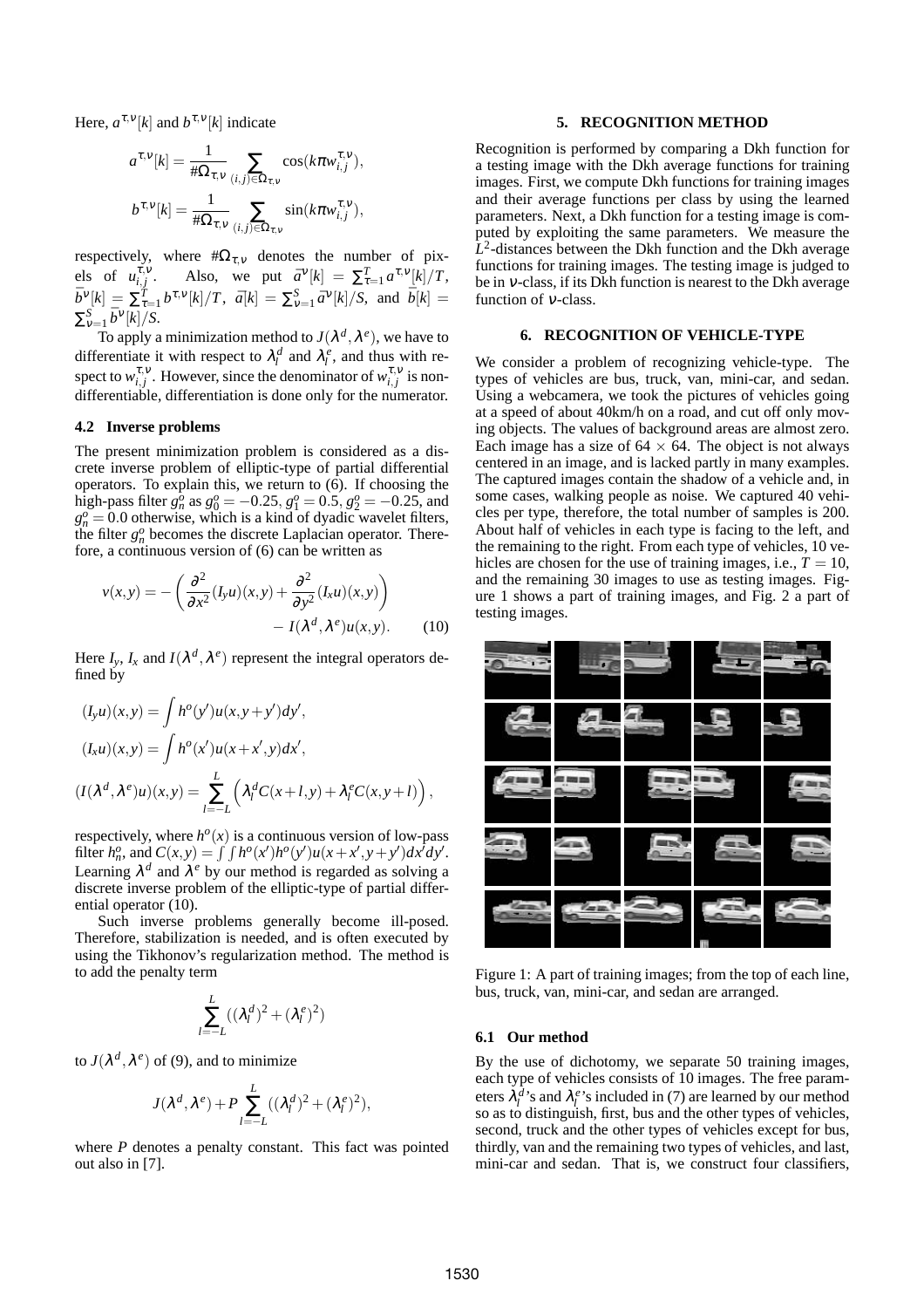

Figure 2: A part of testing images; from the top of each line, bus, truck, van, mini-car, and sedan are arranged.

which are tools for recognizing bus, truck, van, mini-car, and sedan. In all the cases, the number of free parameters in each direction is chosen as  $2L+1 = 25$ , i.e.,  $L = 12$ , and the number of mesh points of a Dkh function as  $2N + 1 = 11$ , i.e.,  $N = 5$ . To ignore the background area in an original image, we use only the values of image exceeding some thresholds.

For recognition, we compute the Dkh functions having the form (8) for training images by using the parameters learned for the bus classifier, the truck classifier, the van classifier, and the mini-car classifier. Furthermore, the averages of these Dkh functions are calculated per vehicle-type. Figures through 3 to 6 illustrate the averages of Dkh functions for four classifiers.



Figure 3: The averages of Dkh functions learned for training images of bus, truck, van, mini-car, and sedan.

In Fig. 3, the bus average function behaves like a Gaussian distribution with  $t = 0.0$  as a center, while the other ones have valleys near  $t = 0.0$ . This suggests that bus is separable from the other types of vehicles. Figure 4 shows that the truck average function has a minimum around  $t = -0.2$ , however, the remaining average functions present sharp peaks there. Therefore, it is expected that only truck will be distinguishable from the remaining types of vehicles except for bus. Figure 5 presents a nortable difference between the van average function and the other ones in the interval [*−*0*.*7*,*0*.*0]. This expects that van will be separated from mini-car and sedan. Figure 6 shows that the average



Figure 4: The averages of Dkh functions learned for training images of truck, van, mini-car, and sedan.



Figure 5: The averages of Dkh functions learned for training images of van, mini-car, and sedan.

function of mini-car is distinct from that of sedan in the interval [*−*0*.*3*,*0*.*1], which hints the separability of them.

We examine the recognition ability of our method for 50 training images already used for learning, and for 150 testing images. The proposed method is evaluated by comparing the *L* 2 -distances between a Dkh function for a training or testing image and the Dkh average functions obtained for the training images. If a Dkh function for an input image has the shortest distance from the bus Dkh average function in the bus classifier, the image is judged as bus. If not so, it is checked for the remaining classifiers. The results of recognition by our method are shown in Table 1 for the training and testing images. The agreement based on our method was 100% for the training images, and agreement obtained for the testing images was 90%.

## **6.2 Multiresolution histogram technique**

For comparison, the experiments of vehicle-type recognition are performed by the use of the multiresolution histogram technique [4]. Although the method employs a Gaussian



Figure 6: The averages of Dkh functions learned for training images of mini-car and sedan.